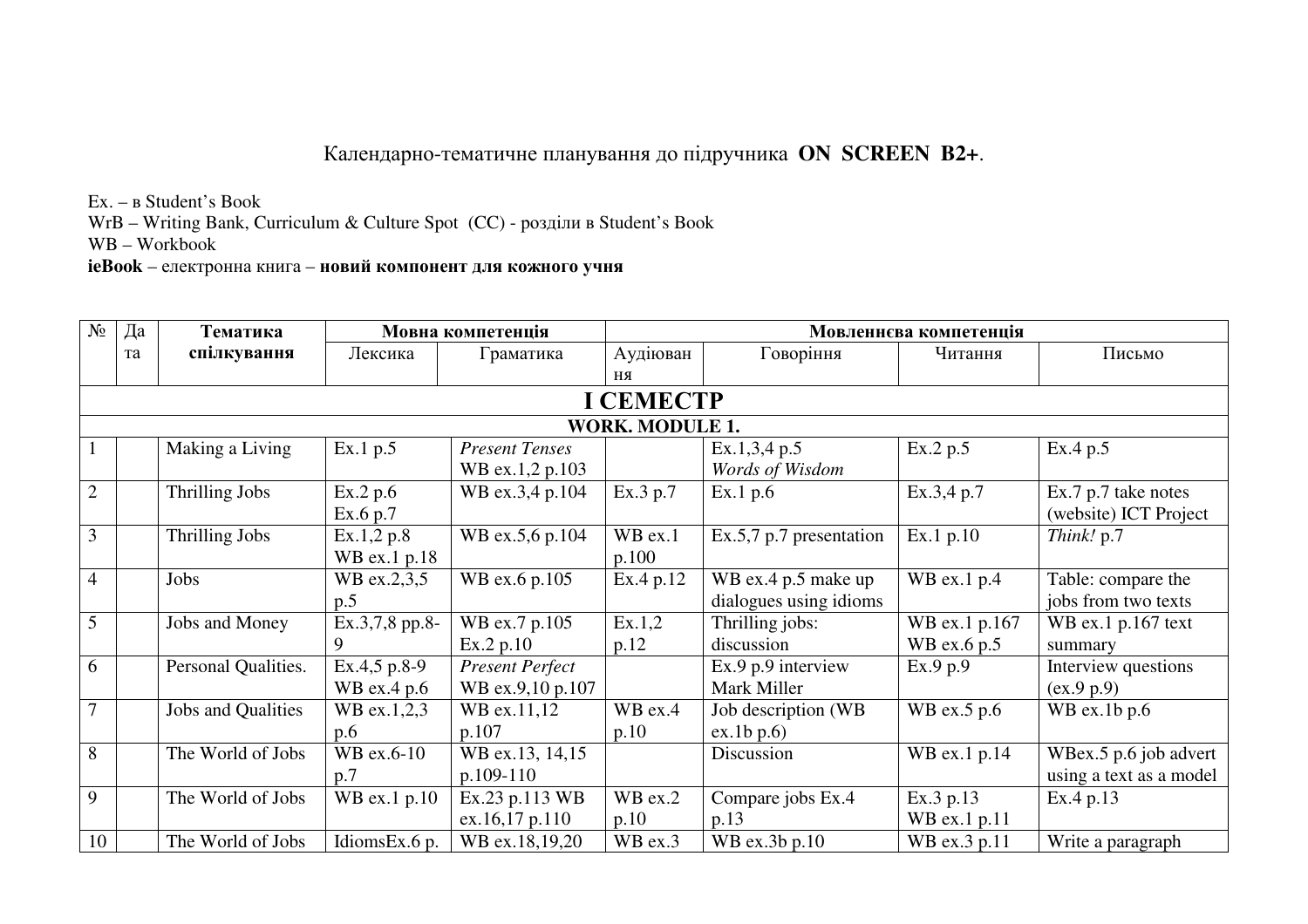|                |                                                     | 9 WB ex.4 p.5        | p.111                 | p.10       | WB ex.2 p.11                  |                | using idioms          |  |  |  |
|----------------|-----------------------------------------------------|----------------------|-----------------------|------------|-------------------------------|----------------|-----------------------|--|--|--|
| 11             | Job Interview                                       | WB ex.4 p.11         | WB ex.21,22,24        | Ex.3 p.12  | Ex.2 p.13 act out a job       | Ex.1 p.13      | Ex.2 p.13 write an    |  |  |  |
|                |                                                     |                      | p.113                 |            | interview                     | WB ex.23 p.113 | advert for the job    |  |  |  |
| 12             | A Successful                                        | WB ex.3.5            | WB ex.4 p.15          |            | Brainstorm: successful        | WB ex.2 p.14   | Interview tips        |  |  |  |
|                | Interview                                           | pp.14-15             | Ex.4,6,7,8 p.11       |            | interview                     |                | Ex.5 p.11             |  |  |  |
| 13             | My Future Job                                       | WB ex.2,3            | WB ex.28,29           |            | Talking about future          | WB ex.1 p.13   | WB ex.26 p.113        |  |  |  |
|                |                                                     | p.18                 | p.115 Ex.5 p.11       |            | professions                   |                |                       |  |  |  |
| 14             | Applying for a Job                                  | Ex.5 p.17            | Ex.4 p.17             |            | Ex.4 p.15 act out inter-      | Ex.2,3 p.14    | Ex.1,2b p.14          |  |  |  |
|                |                                                     |                      |                       |            | view based on the letter      |                |                       |  |  |  |
| 15             | Applying for a Job                                  | WBex.1,2p.12         | WB ex.30,31           |            | WBex.3 p.12 Ex.5 p.15         | WB ex.1 p.12   | WB ex.3,4 p.12        |  |  |  |
|                |                                                     | useful phrases       | p.115                 |            | answer the questions          |                |                       |  |  |  |
| 16             | Lifestyles                                          | WrB1 ex.1            | Ex.2,3 p.16           |            | Group discussion              | Ex.1 p.16 WrB1 | WrB1 ex.3             |  |  |  |
|                |                                                     |                      |                       |            |                               | ex.2           |                       |  |  |  |
| 17             | Curriculum 1: Careers (CV) CC1                      |                      |                       |            |                               |                |                       |  |  |  |
| 18             | Culture Spot CC1. WB ex.1-4 p.9 Revision (Module 1) |                      |                       |            |                               |                |                       |  |  |  |
| 19             | Progress Check 1 pp.19-20                           |                      |                       |            |                               |                |                       |  |  |  |
| 20             |                                                     | ie-Book Video lesson |                       |            |                               |                |                       |  |  |  |
| 21             | Module Test.                                        |                      |                       |            |                               |                |                       |  |  |  |
|                |                                                     |                      |                       |            | TRAVEL AND SHOPPING. MODULE 2 |                |                       |  |  |  |
|                | <b>Travel Experiences</b>                           | Ex.1 p.22            | <b>Past Tenses</b>    | Ex.2 p.22  | Words of Wisdom p.21          | Ex.1 p.21      | Ex.2 p.21             |  |  |  |
|                |                                                     | Ex. 4,5 p.24         | Ex.1,2 p.26           |            | Ex.2 p.22                     | Ex.1 p.26      |                       |  |  |  |
| $\overline{2}$ | A Visit to Sri                                      | Ex.6 p.23 WB         | Ex.3,4 p.26           | Ex.5 p.23  | Ex.5 p.23                     | Ex.3,4 p.22    | Take notes under the  |  |  |  |
|                | Lanka                                               | ex.1 p.18            |                       |            |                               |                | headings p.23 Ex.5    |  |  |  |
|                |                                                     |                      |                       |            |                               |                | p.26                  |  |  |  |
| 3              | <b>Going Places</b>                                 | Ex.1,2 p.24          | WB ex.1,2,3           |            | Think! p.23                   | Ex. 3 p.24     | Ex. 3 p.24 e-mail     |  |  |  |
|                |                                                     |                      | p.117                 |            |                               |                |                       |  |  |  |
| $\overline{4}$ | Travelling                                          | WBex.2,3p.17         | used to/would/get     | Ex.7 p.28  | <b>Text discussion</b>        | WB ex.1 p.16   | Ex.6b p.27            |  |  |  |
|                |                                                     |                      | used to               |            |                               |                | WB ex.4 p.117         |  |  |  |
|                |                                                     |                      | Ex.6a p.27            |            |                               |                |                       |  |  |  |
| 5              | Finding the Way                                     | WB ex.2,3,4          | <b>Perfect Tenses</b> | $WB$ ex. 2 | Asking for & Giving           | WB ex.4 p.17   | Draw a map for a      |  |  |  |
|                |                                                     | p.18 ex 1 p.22       | WB ex.5,6,7p.118      | p.22       | Directions(dialogues)         |                | dialogue              |  |  |  |
| 6              | Shopping                                            | Ex.6 p.25 WB         | WB ex.9,10,11,12      | WB ex.3    | Talk about your bad           | Ex.5 p.18      | Ex.4 p.22 write about |  |  |  |
|                | Experience                                          | ex.6,7,8,9,10        | p.120                 | p.22       | shopping experience           |                | your shopping         |  |  |  |
|                |                                                     | p.19                 |                       |            | WB ex.3 p.23                  |                | experience            |  |  |  |
| 7              | <b>Online Shopping</b>                              | Idioms Ex.8,         | WB ex.14,15           | Ex.5 p.28  | WB ex.4 p.23 act out a        | Ex.7 p.25 WB   | Make up sentences     |  |  |  |
|                |                                                     | 9,10 p.25            | p.121                 |            | dialogue Ex.6 p.28            | ex.4 p.23      | using idioms          |  |  |  |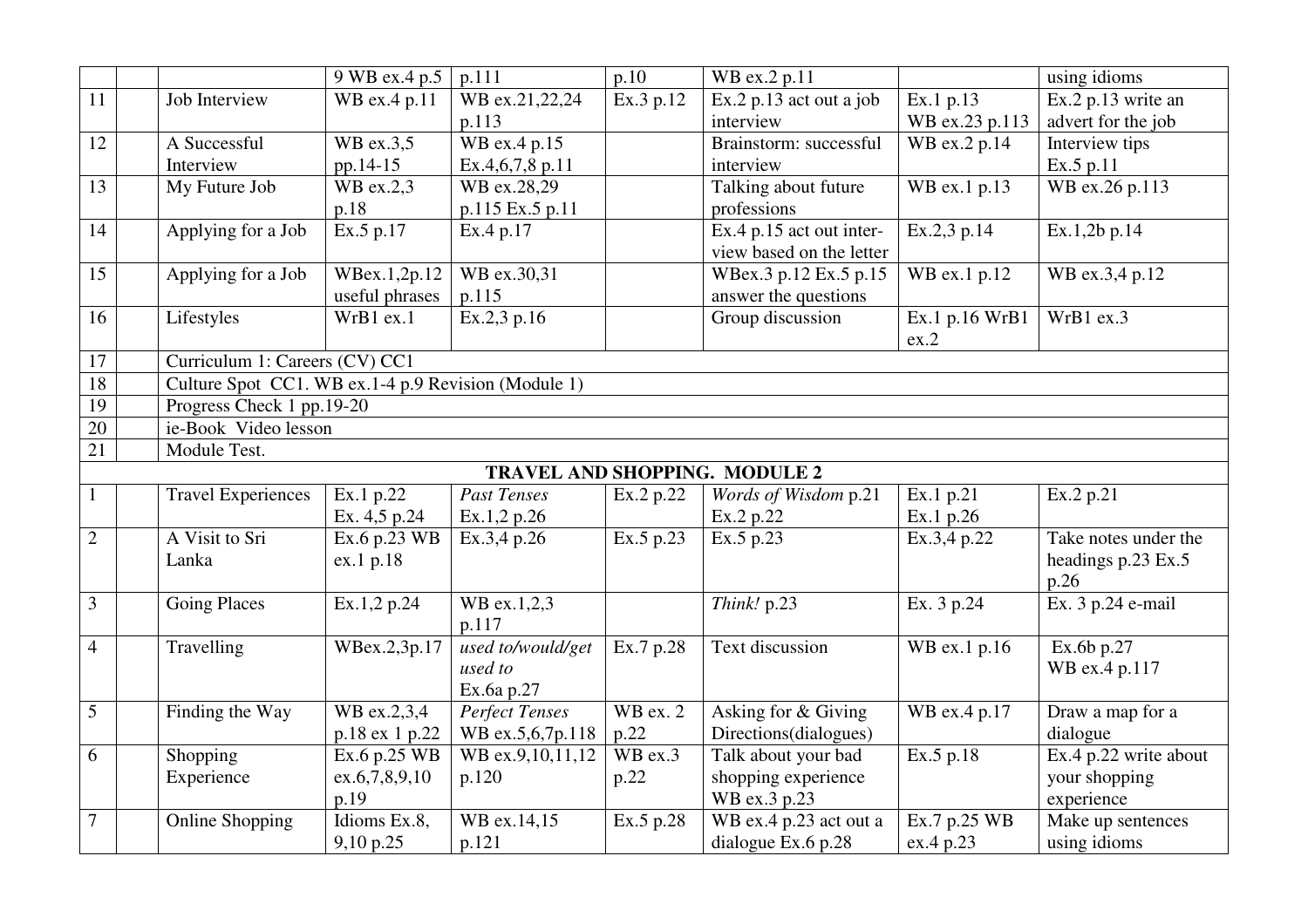|                |                                                             | Ex.4 p.28              |                   |                             |                            |                 |                         |
|----------------|-------------------------------------------------------------|------------------------|-------------------|-----------------------------|----------------------------|-----------------|-------------------------|
| 8              | Holiday                                                     | Ex.1 p.28              | Articles WBex.16  | Ex.2 p.28                   | Compare pictures           | WB ex.1 p.23    | WB ex.2 p.23            |
|                | Destinations                                                | Ex.1,2,3 p.34          | 17,18, 19 p.123   |                             |                            | Ex.1 p.32       | Ex.3 p.34               |
| 9              | <b>Holiday Destination</b>                                  | Useful vocab.          | Ex.7,8 p.27       | Ex.3 p.28                   | Ex.3 p.28 the funniest     | WB ex.1 p.26    | Ex.3 p.28 write about   |
|                | (choosing/recomme                                           | p.29 WB                |                   | list., make                 | travel experience          | WB ex.4 p.20    | your friend's travel    |
|                | nding)                                                      | ex.2,3 p.26            |                   | notes                       | Ex.4 p.29                  |                 | experience              |
| 10             | Travelling to the                                           | Ex.3 p.32              | WB ex.20,21,22    |                             | <b>USA</b> landmarks (mini | Ex.11 p.25 Ex.2 | Make presentation       |
|                | <b>USA</b>                                                  | Ex.1,2,3 p.34          | p.126             |                             | presentations)             | p.32            | notes                   |
| 11             | <b>Unusual Experience</b>                                   | $\overline{WB}$ ex.3,4 | WB ex.23,24,25    |                             | WB ex.6 p.24               | WB ex.1 $p.24$  | WB ex.2 p.24            |
|                |                                                             | p.24                   | p.126             |                             |                            |                 |                         |
| 12             | Travelling                                                  | Ex.2 p.29              | WB ex.8 p.119     | Ex.2 p.29                   | Ex.2 p.29                  | Ex.2 p.29       | Ex.3 p.29 describe      |
|                | Problems                                                    |                        | ex.26,27,28 p.127 |                             |                            | WrB2a ex.1,2,3  | things WrB2a ex.4       |
| 13             | Travelling                                                  | Ex.5,6,7 p.30          | Ex.8,9 p.31       |                             | Ex.10 p.31                 | Ex.2,3,4 p.30   | Ex.11 p.31              |
|                | Problems                                                    |                        |                   |                             |                            |                 |                         |
| 14             | A Unique Country                                            | WB ex.2 p.27           | Ex.4 p.33         |                             | An interview with a        | WB ex.1 p.25    | Write questions for an  |
|                |                                                             |                        |                   |                             | <b>Bhutanese</b>           |                 | interview               |
| 15             | Travelling in                                               | WrB2b ex.2             | Ex.4,5,6 p.34     | WBr2b                       | WrB2b ex.4                 | WrB2b ex.1      | WrB2b ex.4              |
|                | Ukraine                                                     |                        |                   | ex.3                        |                            |                 |                         |
| 16             | Curriculum 2 p.CC2.                                         |                        |                   |                             |                            |                 |                         |
| 17             | Culture Spot 2 p.CC2. WB ex.1-4 p.21 Revision (Modules 1-2) |                        |                   |                             |                            |                 |                         |
| 18             | Progress Check 2 p.35-36                                    |                        |                   |                             |                            |                 |                         |
| 19             | ie-Book Video lesson                                        |                        |                   |                             |                            |                 |                         |
| 20             | Module Test.                                                |                        |                   |                             |                            |                 |                         |
|                |                                                             |                        |                   | <b>OUR WORLD. MODULE 3.</b> |                            |                 |                         |
|                | Environmental                                               | Ex.1 p.37              | Reported Speech   | Ex.1 p.37                   | Ex.3 p.37 Words of         | Ex.2 p.37       | Ex.3 p.37               |
|                | Problems. Social                                            |                        | Ex.1,3 p.42 WB    |                             | Wisdom p.37 discuss        |                 |                         |
|                | <b>Issues</b>                                               |                        | ex.1 p.129        |                             |                            |                 |                         |
| $\mathbf{2}$   | <b>Climate Change</b>                                       | Ex.1,5,6 p.38-         | WB ex.4 p.129     | Ex.3 p.39                   | Ex.3 p.39                  | Ex.2,3 p.38     | ICT p.39 make notes     |
|                | Effects                                                     | 39                     |                   |                             |                            |                 |                         |
| $\mathfrak{Z}$ | An Island in Crisis                                         | Ex.1,2 p.40            | Ex.4,5 p.42-43    | Ex.3 p.39                   | $ICT$ p.39 presentation    | Ex.4 p.39       | Think! p.39             |
| $\overline{4}$ | Volcanic Region.                                            | WB ex.2,3,4            | Reported Quest.   | Ex.3                        | WB p.28-29 text            | WB ex.1 p.28    | List the problems of    |
|                | Environmental                                               | p.29                   | WB ex.5 p.131     | p.100                       | discussion                 |                 | Iceland                 |
|                | Problems                                                    |                        |                   |                             |                            |                 |                         |
| 5              | Iceland, a Land of                                          | Ex.3 p.41 WB           | Introduct. Verbs  | Ex.3 p.44                   | Interview an Icelander     | WB ex.5 p.29    | Write questions for the |
|                | Contrasts                                                   | ex.2 p.30              | Ex.7 p.43 WB      |                             |                            |                 | interview               |
|                |                                                             |                        | ex.7 p.131        |                             |                            |                 |                         |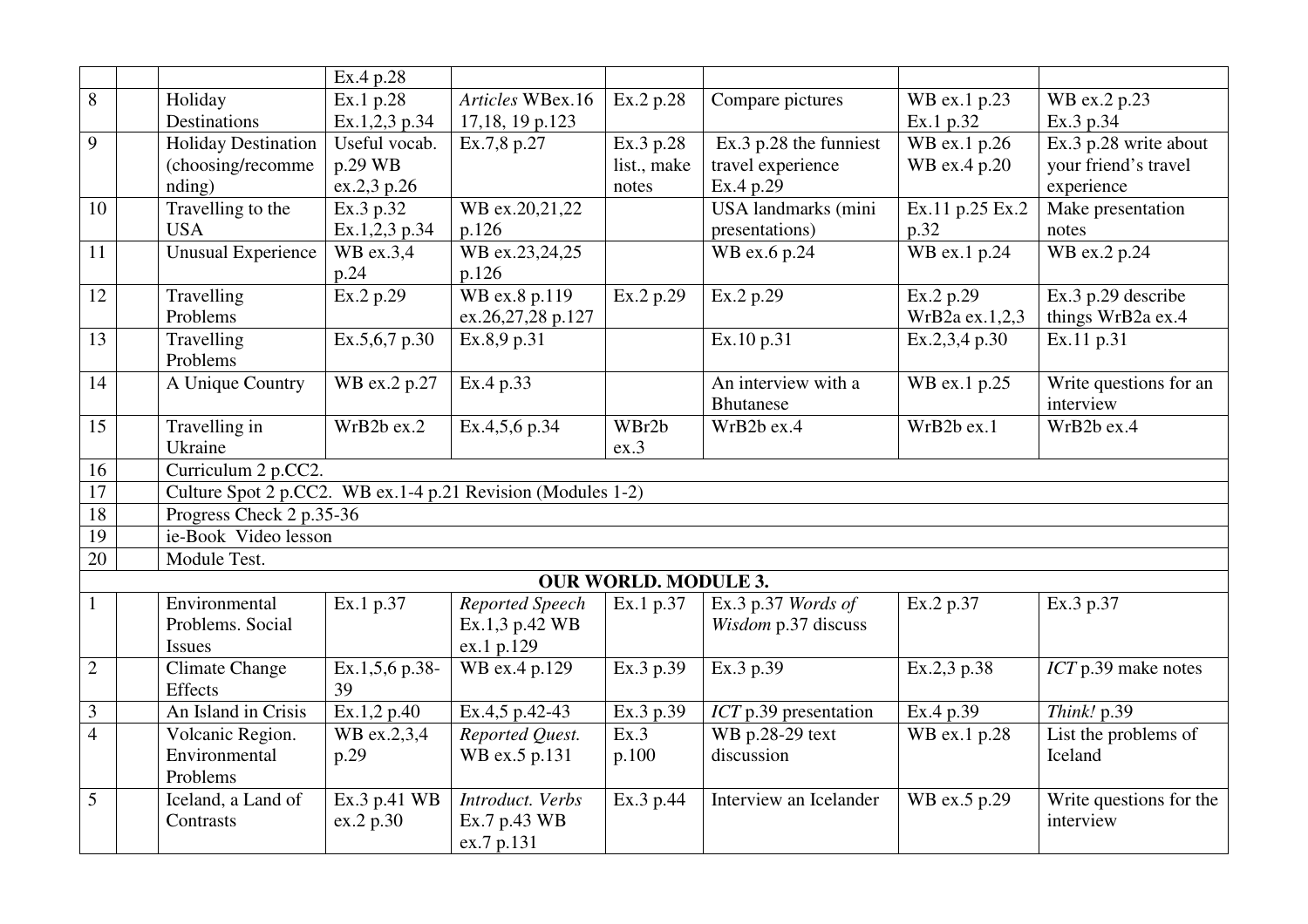| 6               | Natural Disasters.         | Ex.4 p.40 WB             | WB ex.2 p.129                                             |                       | <b>Natural Disasters</b>      | Ex.6 p.41                  | Write weather forecast |
|-----------------|----------------------------|--------------------------|-----------------------------------------------------------|-----------------------|-------------------------------|----------------------------|------------------------|
|                 | Weather                    | ex.1,3,9 p.30            |                                                           |                       | (presentation)                | Ex.10 p.41                 |                        |
| $\overline{7}$  | Environmental              | WB ex.4,6                | <b>Reporting Modal</b>                                    |                       | Talk about natural            | Ex.1 p.48 WB               | Make sentences using   |
|                 | Problems.                  | p.30-31                  | Verbs Ex.6 p.43                                           |                       | disaster in Ukraine           | ex.10 p.31                 | idioms                 |
|                 |                            |                          | WB ex.8 p.131                                             |                       |                               |                            |                        |
| 8               | Solving                    | WB ex.1 p.34             | WB ex.1,2,3 p.32                                          | $\overline{W}$ B ex.2 | Ex.5 p.40 extend news         | WB ex.1 p.37               | WB ex.2b p.34          |
|                 | Environmental              | Ex.9 p.41                |                                                           | p.34                  | headlines into short          |                            | Ex.2 p.42              |
|                 | Problems.                  |                          |                                                           |                       | articles                      |                            |                        |
| 9               | <b>Social Issues</b>       | Ex.1-4 p.50              | WB ex.4,5 p.32                                            | Ex.5 p.45             | Ex.4 p.45                     | Ex.8 p.41                  | Ex.5 p.40 write an     |
|                 |                            | Ex.7 p.41                |                                                           |                       |                               |                            | article                |
| 10              | Child Labour.              | WB ex.7,8                | WB ex.9,10 p.133                                          | Ex.1,2                | Ex.1,2 p.45                   | Ex.1,2 p.45 WB             | Ex.9 p.43              |
|                 | Illiteracy                 | p.31                     |                                                           | p.45                  | Ex.9 p.43                     | ex.1 p.38                  |                        |
| 11              | Poverty.                   | Ex.1p.44Lang             | WB ex.11,12                                               | Ex.2 p.44             | Ex.3 p.45                     | WB ex.5 p.30               | Ex.2c p.44             |
|                 | Homelessness               | uage box p.45            | p.133                                                     |                       |                               | WB ex.2 p.38               |                        |
| 12              | Poverty. Crime             | $WB$ ex.11               | Ex.8 p.43                                                 | WB ex.3               | WB ex.2 p.35                  | WB ex.1 p.35               | WB ex.3b p.34          |
|                 |                            | p.31                     |                                                           | p.34                  |                               |                            |                        |
| 13              | Unemployment               | Ex.4a p.44               | WB ex.3,4 p.38                                            | Ex.4,5                | WB ex.1 p.36 problem          | WB ex.1 p.36               | WB ex.2 p.36           |
|                 |                            | Ex.5 p.49                |                                                           | p.44                  | discussion WBex.3 p36         |                            |                        |
| 14              | Solutions to Social        | Link. Words              | Ex.2,3,4 p.48                                             | Ex.5 p.52             | Ex.8 p.47 class               | Ex.1,2 p.46                | Ex.6,7,9 p.47          |
|                 | Problems                   | Ex.3 p.46                |                                                           |                       | discussion                    |                            |                        |
| 15              | Curriculum 3 p.CC3         |                          |                                                           |                       |                               |                            |                        |
| $\overline{16}$ |                            |                          | Culture Spot p.CC3. WB ex.1-4 p.33 Revision (Modules 1-3) |                       |                               |                            |                        |
| $\overline{17}$ | Progress Check 3 p.51-52   |                          |                                                           |                       |                               |                            |                        |
| $\overline{18}$ | ie-Book Video lesson       |                          |                                                           |                       |                               |                            |                        |
| $\overline{19}$ | Module Test.               |                          |                                                           |                       |                               |                            |                        |
|                 |                            |                          |                                                           |                       | MOODS AND FEELINGS. MODULE 4. |                            |                        |
|                 | Feelings. Body             | Ex.1 p.53                | <b>Modals</b>                                             | Ex.1a p.53            | Ex.2 p.53 Words of            | WrB3 ex.1                  | WrB3 ex.3 Think! p.53  |
|                 | Language                   |                          | Ex.1,2,3 p.58                                             |                       | Wisdom p53discuss             |                            |                        |
|                 |                            |                          |                                                           |                       | WrB3 ex.2                     |                            |                        |
| $\sqrt{2}$      | <b>Stress in Our Lives</b> | Ex.1 p.54                | WB ex.1,2 p.44                                            | Ex.2 p.54             | Ex.4 p.55                     | Ex.2, 3 p.54               | Think! p.55            |
| $\overline{3}$  | Stress and                 | Ex.1,2,3 p.56            | ex.1,2,3 p.134                                            |                       | Problem discussion            | $\overline{W}$ B ex.1 p.50 | Summary p.55           |
|                 | Depression                 |                          |                                                           |                       |                               |                            |                        |
| $\overline{4}$  | Problems and               | $\overline{Ex.5}$ , p.56 | ex.4,5,6 p.135                                            | Ex.1b p.61            | Ex.1 $p.61$ act out           | Ex.1 p.61                  | Notes for the dialogue |
|                 | Feelings                   |                          |                                                           |                       | similar dialogue              |                            |                        |
| 5               | Moods and                  | Ex.6. p.56 Ex.           | ex.7,8 p.137                                              | Ex.4 p.61             | Ex.3 p.61                     | Ex.11. p.57                | Write mini dialogues   |
|                 | Feelings                   | 8 p.56 idioms            |                                                           |                       |                               |                            | using idioms           |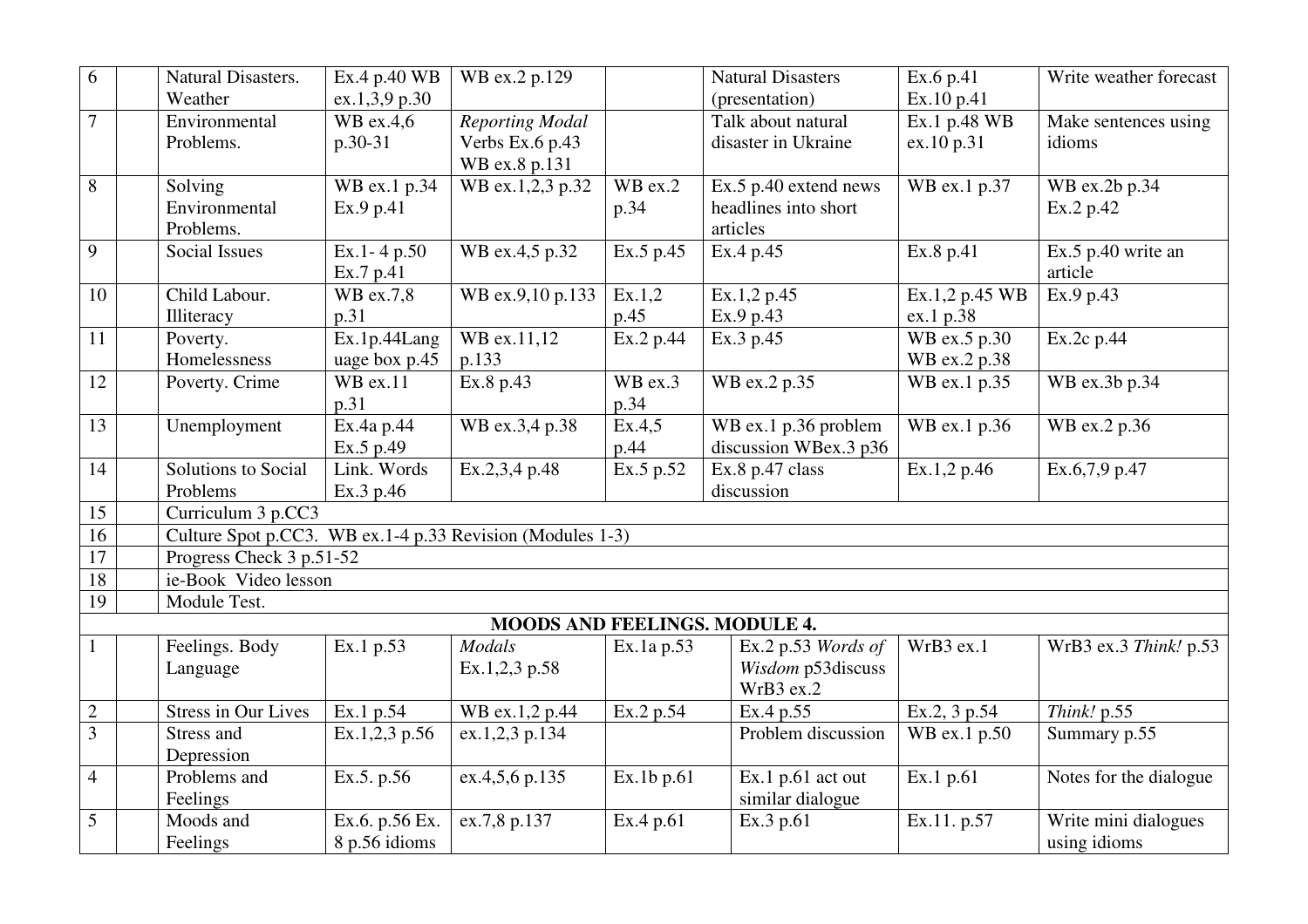| 6               |                    | Moods and                                                   | Ex. 9,10 p.57  | ex.9,10,11 p.137           | Ex.1b p.61              | Ex.2 p.61          | Ex.1a p.61     | Ex.3 p.61                  |  |  |
|-----------------|--------------------|-------------------------------------------------------------|----------------|----------------------------|-------------------------|--------------------|----------------|----------------------------|--|--|
|                 |                    | Feelings                                                    | WB ex.6,10     |                            |                         |                    |                |                            |  |  |
|                 |                    |                                                             | p.43           |                            |                         |                    |                |                            |  |  |
| $\overline{7}$  |                    | <b>Stages in Life</b>                                       | Ex.4 p.56      | $\overline{Inf}$ -ing form | Ex.4 p.61               | Ex.1 p.62          | Ex.2 p.62      | Ex.4,5,6 p.62              |  |  |
|                 |                    |                                                             | WB ex.7 p.43   | ex.3,4 p.44                |                         |                    |                |                            |  |  |
| 8               |                    | Life Events.                                                | WB ex.2,3,4    | Ex.4, 5, 7, p.59           | Ex.2 p.60               | WB ex.1 p.47       | WB ex.5 p.44   | Ex.8 p.59                  |  |  |
|                 |                    | Feelings                                                    | p.42           |                            |                         |                    | WB ex.2 p.46   | Ex.7 p.62                  |  |  |
| 9               |                    | The Cost of Fame                                            | WB ex.2,3,4    | Ex.9 p.59                  | $\overline{WB}$ ex.2a,b | Text discussion    | WB ex.1 p.40   | $\overline{WB}$ ex.2c p.46 |  |  |
|                 |                    |                                                             | p.41 ex.1 p.46 |                            | p.46                    |                    |                | Ex.10 p.59                 |  |  |
| 10              |                    | Lifestyles                                                  | WB ex.3 p.46   | WBex.12,13p.140            | WB ex.4 p.46            | WB ex.4 p.46       | WB ex.18 p.141 | WB ex.4 p.46               |  |  |
| 11              |                    | Hobbies                                                     | Ex.7 p.57      | WB ex.14,15,16,            | Ex.1 p.60               | Ex.1c p.60         | Ex.1 p.64      | Ex.6 p.59 write a para     |  |  |
|                 |                    |                                                             | WB ex.5,9      | 17,19 p.141                |                         |                    |                | about your hobby           |  |  |
|                 |                    |                                                             | p.42-43        |                            |                         |                    |                |                            |  |  |
| 12              |                    | Friendship                                                  | Useful 1-ge    | Ex.4 p.65, p.66            | Ex. 9 p.63              | Ex. 8 p.63 WB ex.3 | WB ex.1,2 p.48 | Ex. 10 p.63 or             |  |  |
|                 |                    |                                                             | p.63           |                            |                         | p.48               |                | WB ex.4 p.48               |  |  |
| 13              | Curriculum 4 p.CC4 |                                                             |                |                            |                         |                    |                |                            |  |  |
| $\overline{14}$ |                    | Culture Spot 4 p.CC4. WB ex.1-4 p.45 Revision (Modules 1-4) |                |                            |                         |                    |                |                            |  |  |
| $\overline{15}$ |                    | Progress Check 4 p.67-68                                    |                |                            |                         |                    |                |                            |  |  |
| 16              |                    | ie-Book Video lesson                                        |                |                            |                         |                    |                |                            |  |  |
| 17              |                    | Module Test 4.                                              |                |                            |                         |                    |                |                            |  |  |
| 18              |                    | Контроль аудіювання, говоріння                              |                |                            |                         |                    |                |                            |  |  |
| 19              |                    | Контроль письма, читання                                    |                |                            |                         |                    |                |                            |  |  |
| $\overline{20}$ |                    | Підсумковий урок. Семестрове оцінювання                     |                |                            |                         |                    |                |                            |  |  |
|                 |                    |                                                             |                |                            | <b>II CEMECTP</b>       |                    |                |                            |  |  |
|                 |                    |                                                             |                |                            | <b>ART. MODULE 5.</b>   |                    |                |                            |  |  |
|                 |                    | Forms of Art                                                | Ex.2 p.69      | Passive Voice              |                         | Ex.1 p.69 Ex.2a    | Ex.2 p.69      | Ex.2a p.70                 |  |  |
|                 |                    |                                                             | Ex.4 p.72      | Ex.1,2 p.74                |                         | p.70               |                |                            |  |  |
| $\overline{2}$  |                    | Science Integrated                                          | Ex.1,5 pp.70-  | Ex.3 p.74                  | Ex.2b p.70              | Ex.4 p.71          | Ex.3 p.70      | Ex.2a p.70 Think! p.71     |  |  |
|                 |                    | With Art                                                    | 71             |                            |                         |                    |                |                            |  |  |
| 3               |                    | The World of                                                | Ex.1,2,3 p.72  | WB ex.2,3 p.143            | Ex.2b p.70              | Summary of the     | Ex.2 p.72      | List the main idea in      |  |  |
|                 |                    | Cinema                                                      |                |                            |                         | text               |                | each paragraph p.71        |  |  |
| $\overline{4}$  |                    | My Favourite                                                | WB ex.1,2,3    | <b>Impersonal</b>          | WB ex.5                 | Interview your     | Ex.5 p.72 WB   | Make notes about your      |  |  |
|                 |                    | Actor/Actress                                               | p.54           | Constructions              | p.100                   | favourite actor    | ex.5 p.54      | favourite actor/actress    |  |  |
|                 |                    |                                                             |                | Ex.6,7 p.75                |                         |                    |                |                            |  |  |
| 5               |                    | My Favourite Film                                           | Ex.4,5,7a p.78 | WB ex.1,2 p.56             | Ex.5 p.76               | Ex.1,8 p.78-79     | Ex.2,3 p.78    | Ex.1,8 p.78-79             |  |  |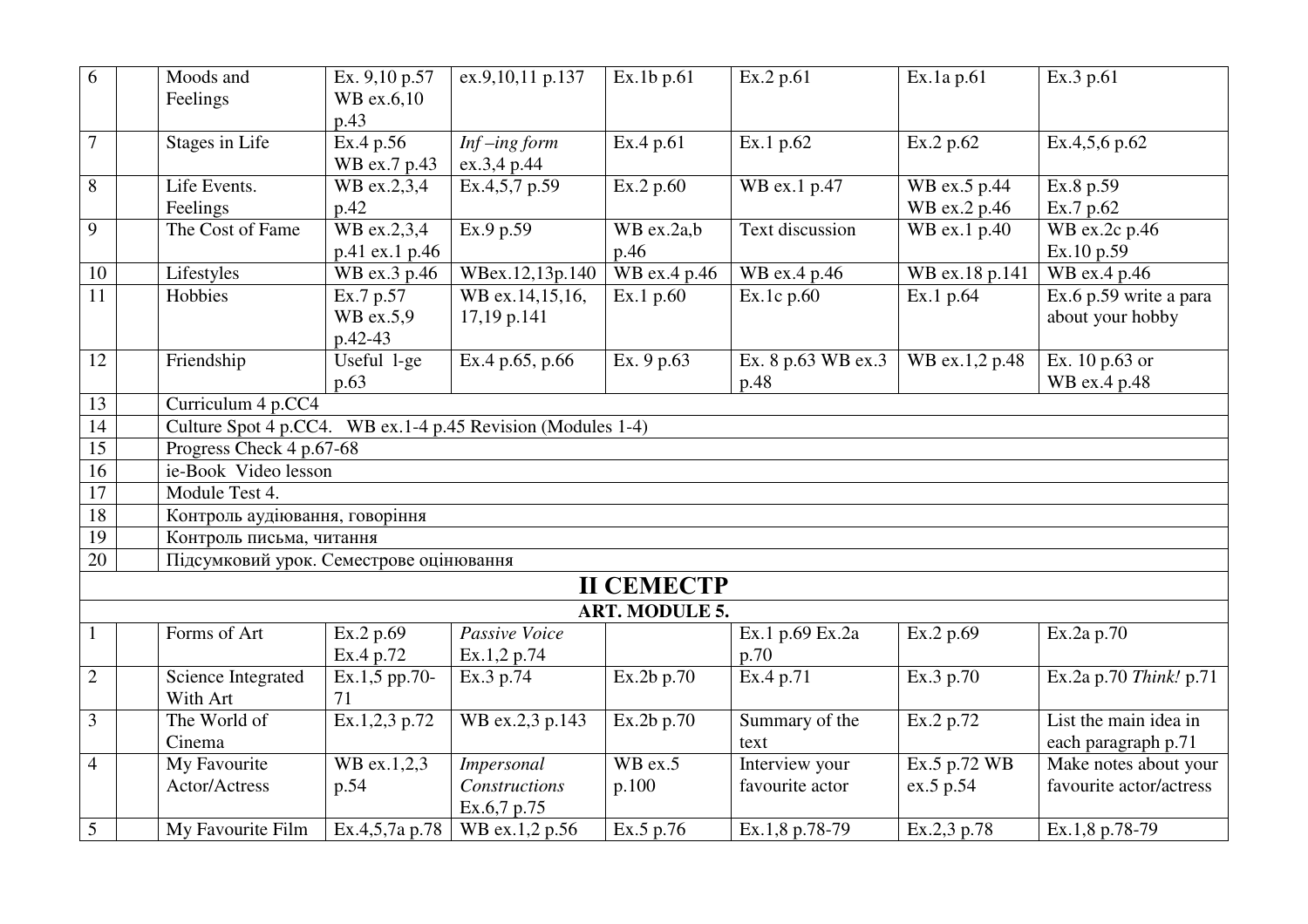|                |                                                         | 79 Ex.4 p.76  |                   |                          |                                         |                           |                      |
|----------------|---------------------------------------------------------|---------------|-------------------|--------------------------|-----------------------------------------|---------------------------|----------------------|
| 6              | Recommending the                                        | Useful        | WB ex.4,5 p.143   | Ex.3 p.76                | Ex.7b,9 p.79                            | WB ex.1 p.61              | Ex.10 p.79           |
|                | Film                                                    | language p.79 |                   |                          |                                         |                           |                      |
| 7              | Going to the                                            | WB ex.1 p.58  | Causative         | WB ex.2 p.58             | WB ex.3 p.59 act                        | WB ex.1 p.59              | WB ex.2b p.58        |
|                | Theatre                                                 | WB ex.1 p.59  | Ex.8 p.75         |                          | out mini dialogues                      |                           |                      |
| 8              | Paintings. Art                                          | Ex.5 p.78     | Ex.4,5 p.74       |                          | WB ex.2 p.59                            | WB ex.2 p.62              | Take notes about Art |
|                | Galleries                                               |               |                   |                          |                                         | Ex.10 p.73                | Museum in Ukraine    |
| 9              | Modern Art                                              | WB ex.2,3,4,5 | WB ex.3 p.56      |                          | Art Museum in                           | WB ex.1 p.52              | Make a poster about  |
|                |                                                         | p.53          |                   |                          | Ukraine                                 |                           | your favourite art   |
|                |                                                         |               |                   |                          | (presentations)                         |                           | museum               |
| 10             | Contemporary Art                                        | WB ex.5 p.53  | WB ex.7,8 p.145   | Ex.3b p.77               | Ex.3a,4 p.77                            | Ex.10 p.73                | Ex.4 p.77            |
|                |                                                         |               |                   |                          |                                         | Ex.1 p.80                 |                      |
| 11             | TV/Radio                                                | Ex.6 p.72     | Reflex./Emphatic  | Ex.1 p.77                | $\overline{\text{Ex.1,2 p.77}}$ act out | Ex.1 p.77                 | make notes for       |
|                |                                                         | Ex.2 p.77     | Pron. ex.9,10p.75 |                          | dialogues                               | p.82                      | dialogues            |
| 12             | Music                                                   | Ex.7 p.73 WB  | WB ex.4,5 p.56    | WB ex.3 p.58             | Interview your                          | $\overline{WB}$ ex.1 p.62 | WrB5 ex.1,2          |
|                |                                                         | ex.4 p.54     |                   |                          | favourite singer                        | WrB5 ex.1                 |                      |
| 13             | <b>Reading News-</b>                                    | Ex.8 p.73 WB  | WB ex.9,10 p.145  | Ex.1,2 p.76              | Talk about your                         | WB ex.1 p.60              | Ex.11 p.75           |
|                | papers and Books                                        | ex.6-10 p.55  |                   |                          | favourite books                         |                           |                      |
| 14             | A Book Review                                           | WB ex.2,3,4   | WB ex 3,4 p.63    |                          | WB ex.5a p.60                           | WB ex.1 p.143             | WB ex.5b p.60        |
|                |                                                         | p.60          |                   |                          |                                         |                           |                      |
| 15             | Curriculum $5 - CC5$                                    |               |                   |                          |                                         |                           |                      |
|                | Culture Spot $5 - CC5$ . WB p.57 Revision (Modules 1-5) |               |                   |                          |                                         |                           |                      |
| 16             | Progress Check 5 p.83-84                                |               |                   |                          |                                         |                           |                      |
| 17             | ie-Book Video lesson                                    |               |                   |                          |                                         |                           |                      |
| 18             | Module Test 5                                           |               |                   |                          |                                         |                           |                      |
|                |                                                         |               |                   | FOOD & HEALTH. MODULE 6. |                                         |                           |                      |
|                | Poisonous Food                                          | Ex.1,2a,4,6   | Conditionals      | Ex. 2b p.86              | Ex. 5 p.87                              | Ex. 3 p.87                | Ex. 7 p.87           |
|                |                                                         | pp.86-87      | Ex.1 p.90         |                          |                                         |                           |                      |
| $\overline{2}$ | Poisonous Food                                          | Ex. $1,2,3,4$ | Ex.2,3 p.90       | Ex. 2b p.86              | Think! p.85                             | Ex. 4 p.87                | Think! p.85          |
|                |                                                         | p.88          |                   |                          |                                         |                           |                      |
| 3              | <b>GM</b> Food                                          | Ex.4 p.92     | WB ex.1,2,3       | Ex.5a p.92               | Ex.5 p.92, ex.6a,b                      | Ex.4 p.92                 | Ex.6b p.95           |
|                |                                                         |               | p.146             |                          | p.95                                    |                           |                      |
| $\overline{4}$ | Food Allergy                                            | WB ex.2,3,4   | WB ex.1,2 p.68    | Ex.6c p.95               | WB ex.p.65                              | WB ex.1 p.65              | WB p.64 summary of   |
|                |                                                         | p.65          |                   |                          |                                         |                           | the text             |
| 5              | Food and Nutrition.                                     | Ex.8,9,10p.89 | WB ex.4,6,7       | Ex.3 p.92                | Give instructions                       | WB ex. 5 p.66             | Recipe               |
|                | Food Preparation.                                       | ex1,2 p.98    | p.147             |                          | how to cook your                        | WB ex.1 p.71              |                      |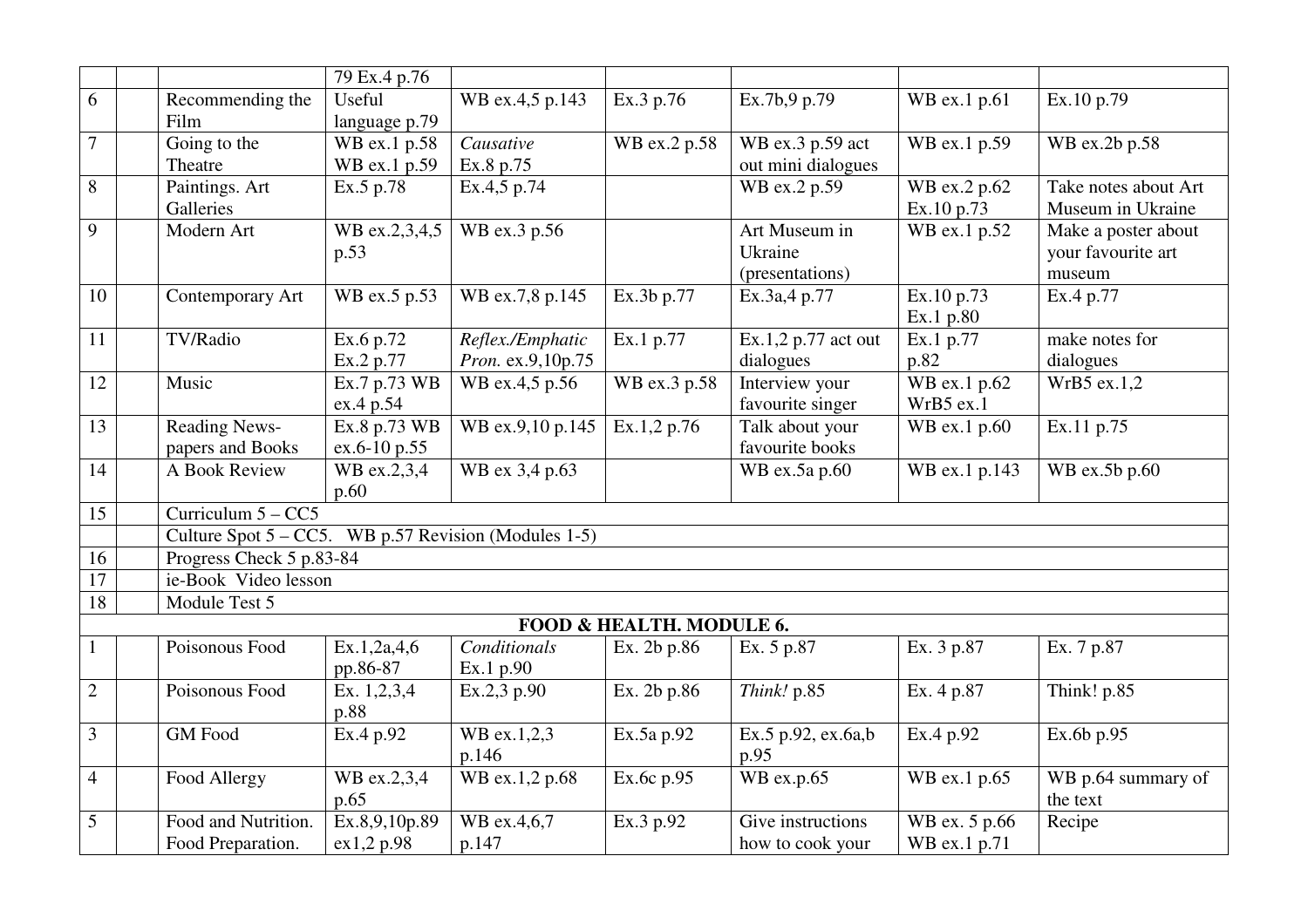|                 |                                                         | WBex.3,4p.66    |                                              |              | favourite meal          |                |                        |
|-----------------|---------------------------------------------------------|-----------------|----------------------------------------------|--------------|-------------------------|----------------|------------------------|
| 6               | Healthy Lifestyles                                      | Ex.12,13 p.89   | WB ex.5 p.147                                | Ex.3b p.93   | Ex.3a,4 p.93            | Ex.14 p.89     | Ex.4 p.93              |
| $\overline{7}$  | <b>Healthy Lifestyles</b>                               | WrB ex.3        | Mixed Condition.                             |              | Urban Cycling -         | Ex.2 p.96 WrB  | $WrB$ ex.2,4           |
|                 |                                                         |                 | Ex.5 p.91 WB                                 |              | group discussion        | ex.1           |                        |
|                 |                                                         |                 | ex.3 p.68                                    |              |                         |                |                        |
| 8               | <b>Urban Gardening</b>                                  | WBex.9,10,11    | Wishes                                       | WB ex.5 p.70 | WB ex.2,4 p.71          | WB ex.3 p.71   | WB ex.6 p.70           |
|                 |                                                         | p.67, ex.4 p.70 | Ex.6,7 p.91                                  |              |                         |                | WB ex.2 p.71           |
| 9               | <b>Fast Food vs</b>                                     | Ex.1a p.93      | WB ex.4,5,6 p.68                             | Ex.1b p.93   | Ex.2 p.93               | Ex.1b p.93     | WB ex.3(1,2) p.70      |
|                 | Home-CookedFood                                         | language box    |                                              |              |                         |                |                        |
| 10              | <b>Healthy Food</b>                                     | WB ex.1 p.70    | WB ex.8,9,10                                 | WB ex.2 p.70 | WB ex.3,4 p.72          | WB ex.1,2 p.72 | WB ex.5 p.72           |
|                 |                                                         |                 | p.148                                        |              |                         |                |                        |
| 11              | Symptoms and                                            | Ex.1 p.85       | WB ex.11,12,13                               | Ex.1 p.85    | $\overline{Ex.1b}$ p.85 | Ex.5 p.88      | Ex.1b p.85             |
|                 | Complaints                                              | Ex.6,7 p.88     | p.149                                        |              |                         |                |                        |
| 12              | Illnesses and                                           | WB ex.1,2       | Ex.8,9,10,11 p.91                            |              | Text discussion         | WB ex.1 p.74   | Ex.11 p.89 write short |
|                 | Injuries                                                | p.66            |                                              |              |                         |                | dialogues using idioms |
| 13              | Illness and                                             | WB ex.6,7,8,    | WB ex.2,3 p.74                               | Ex.1,2 p.92  | At the Doctors $-$ act  | WB ex.1 p.73   | Notes for dialogues    |
|                 | Treatment                                               | 11 p.67         |                                              |              | out dialogues           |                | Ex.4 p.90              |
| 14              | Food of the World                                       | Ex.5 p.97 WB    | Ex.3,4 p.96-97                               | WB ex.6      | Popular Ukrainian       | Ex.1,2 p.99    | Notes for the          |
|                 |                                                         | ex.5 p.75       |                                              | p.100        | Food (presentation)     |                | presentation           |
| 15              | Curriculum $6 - CC$                                     |                 |                                              |              |                         |                |                        |
| 16              | Culture Spot $6 - CC6$ . WB p.69 Revision (Modules 1-6) |                 |                                              |              |                         |                |                        |
| $\overline{17}$ | Progress Check 6 p.99-100                               |                 |                                              |              |                         |                |                        |
| 18              | ie-Book Video lesson                                    |                 |                                              |              |                         |                |                        |
| $\overline{19}$ | Module Test 6                                           |                 |                                              |              |                         |                |                        |
|                 |                                                         |                 | <b>CIVILISATIONS &amp; SCIENCE. MODULE 7</b> |              |                         |                |                        |
|                 | <b>Mysterious Places</b>                                | Ex.1,2a,4,5     | Comparisons                                  | Ex.2b p.102  | Text discussion         | Ex.2b,3 p.102  | Find more facts about  |
|                 |                                                         | pp.102-103      | Ex.1,2 p.106                                 |              | p.102                   |                | Stonehenge, notes      |
| $\overline{2}$  | Stonehenge and                                          | Ex.1,2 p.104    | Ex.4 p.106                                   |              | Talk about              | WB ex.5 p.78   | Think p.103            |
|                 | <b>Loch Ness</b>                                        |                 |                                              |              | mysterious places       |                |                        |
|                 |                                                         |                 |                                              |              | in the UK               |                |                        |
| 3               | Mysteries and                                           | Ex.4 p.104      | WB ex.1,2 p.150                              | $WB$ ex.7    | Ex.1 p.101              | Ex.1 p.101     | Ex.2 p.101             |
|                 | Civilisations                                           |                 |                                              | p.100        |                         | Ex.3 p.104     |                        |
| $\overline{4}$  | Space Exploration                                       | Ex.6,7, p.105   | Ex.3 p.106                                   | Ex.4 p.108   | WB ex.1 p.80 act        | Ex.11 p.105    | Ex.5 p.106             |
|                 |                                                         |                 |                                              |              | out mini dialogues      |                |                        |
|                 |                                                         |                 |                                              |              | using comparisons       |                |                        |
| 5               | Astronomy. Visiting $\vert$ Ex.1 p.108                  |                 | <i>Inversion</i>                             | Ex.2 p.108   | Suggest ways to         | Ex.1 p.112     | WrB7 ex.2-5            |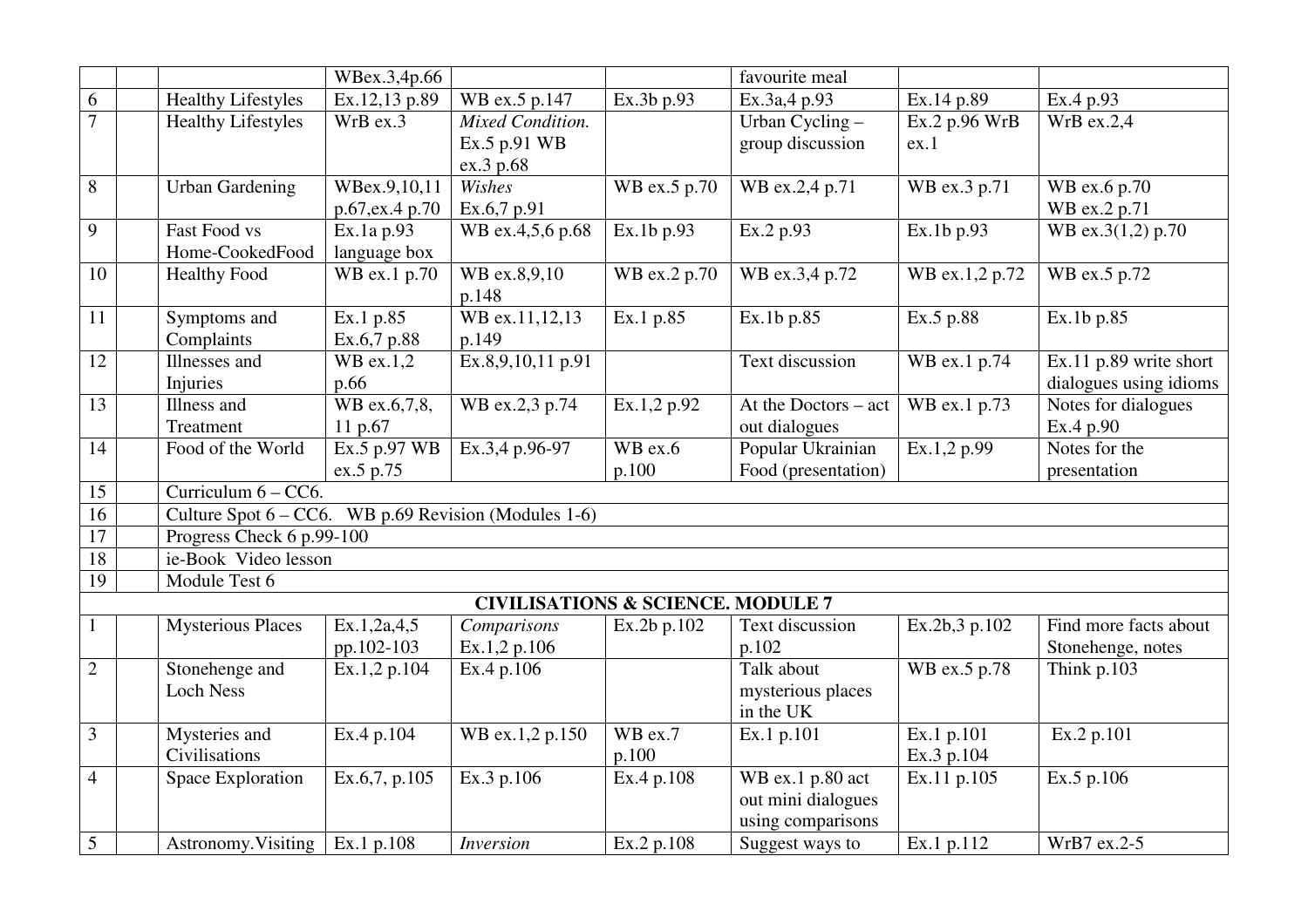|                 | a Planetarium                                         | Ex.8,9 p.105                  | Ex.6 p.107                         |                            | attract more visitors                 | WrB7 ex.1               |                                       |
|-----------------|-------------------------------------------------------|-------------------------------|------------------------------------|----------------------------|---------------------------------------|-------------------------|---------------------------------------|
| 6               | <b>UFOs</b>                                           | Ex.1 p.108<br>Ex.10 p.105     | WB ex.2 p.80                       | Ex.3 p.108                 | UFO presentations                     | Ex.5 p.104              | short story/paragraph<br>using idioms |
| 7               | Science                                               | WB ex.1-4                     | WB ex.3,4 p.80                     |                            | WB ex.2 p.86                          | Ex.2 p.112 WB           | Write questions for the               |
|                 |                                                       | p.78                          |                                    |                            | interview festival<br>director        | ex.2 p.86               | interview                             |
| 8               | Science Club                                          | WB ex.6 - 10<br>p.79          | Ex.7,8 p.107                       | WB ex.1 p.82               | Ex.2 p.109                            | Ex.1 p.109              | WB ex.2 p.82                          |
| 9               | Libraries                                             | WB ex.3 p.84                  | WB ex.3,4,5<br>p.151               |                            | Suggestions $-$<br>group discussion   | WB ex.1,2 p.84          | WB ex.4 p.84                          |
| 10              | History                                               | WB ex.2,3,4<br>p.77           | WB ex.6,7,8,9<br>p.153             |                            | 'Words of Wisdom'<br>discussion p.101 | WB ex.1 p.77            | WB ex.5 p.77                          |
| 11              | <b>History Club</b>                                   | WB ex.9 p.79<br>Ex.1,2,3p.114 | WB ex.10,11,12,<br>13 p.155        | WB ex.2 p.83               | WB ex.1a p.83                         | WB ex.1 p.86            | WB ex.1b p.83                         |
| 12              | Places of Interest                                    | Ex.5 p.113<br>WB ex.5 p.87    | Ex.3,4 p.112                       | Ex.4 p.109                 | WB ex.4 p.83 Ex.5<br>p.109            | WB ex.3 p.83            | Ex.3,5 p.109                          |
| 13              | <b>Culture Club</b>                                   | $WB$ ex.4<br>p.110            | WB ex.3 p.86                       |                            | WB ex.5 $\overline{p.110}$            | WB ex.1,2,3<br>p.110    | WB ex.5 p.110                         |
| 14              | <b>Science Museum</b>                                 | WB ex.6<br>p.111              | WB ex.4 p.86                       | $WB$ ex.7<br>p.111         | Present you<br>suggestions            | Ex.1 p.115              | WB ex.8 p.111                         |
| 15              | Curriculum $7 - CC7$ . WB p.81 Revision (Modules 1-7) |                               |                                    |                            |                                       |                         |                                       |
| 16              | Culture Spot $7 - CC7$ .                              |                               |                                    |                            |                                       |                         |                                       |
| $\overline{17}$ | Progress Check 7 p.115-116                            |                               |                                    |                            |                                       |                         |                                       |
| $\overline{18}$ | ie-Book Video lesson                                  |                               |                                    |                            |                                       |                         |                                       |
| 19              | Module Test 7                                         |                               |                                    |                            |                                       |                         |                                       |
|                 |                                                       |                               |                                    | <b>EDUCATION. MODULE 8</b> |                                       |                         |                                       |
| $\mathbf{1}$    | Types of Schools.<br>Subjects                         | Ex.1a p.117                   | <b>Modals</b><br>Ex.1 p.122        | Ex.4 p.117                 | Ex.1b,3 p.117                         | Ex.2 p.117              | Ex.3,4 p.117 make<br>notes            |
| $\mathbf{2}$    | New Types of<br>Schools                               | Ex.1, 5, 6, 7<br>p.118-119    | WB ex.1 p.92                       | Ex.4 p.119                 | Ex.2 p.118                            | Ex.3 p.119              | Think! p.119                          |
| 3               | New Types of<br>Schools                               | Ex.1,2,3<br>p.120             | Ex.2,3,4 p.122                     |                            | Compare the<br>schools p.119          | $\overline{Ex.3}$ p.119 | Compare the schools<br>p.119          |
| $\overline{4}$  | Study                                                 | Ex.4,5 p.120                  | <b>Deductions</b><br>Ex.5,6, p.122 | Ex.8 p.100                 | WB ex.3 p.95                          | WB ex.2 p.95            | WB ex.3 p.95                          |
| 5               | Arts and Education                                    | WB ex.2,3,4,5<br>p.89         | WB ex.2,3 p.92                     | Ex.6 p.124                 | Interview a student<br>from MGSCD     | WB ex.1 p.88            | Questions for the<br>interview p.88   |